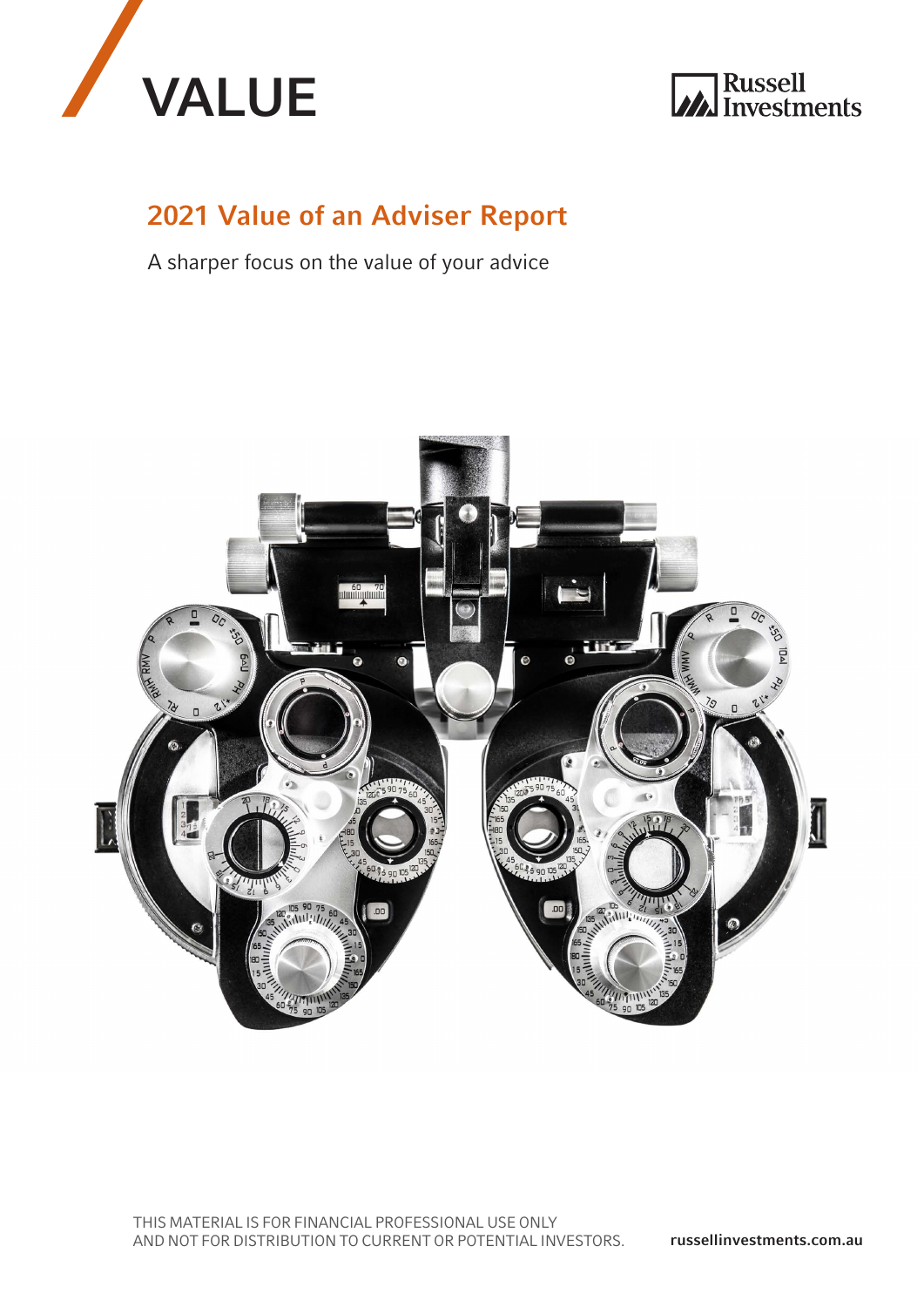Committed to improving financial security for people for 85 years, we believe that quality advice is a key to achieving this objective. For over 20 years, we have partnered with Australian financial advisers to deliver better outcomes for their clients and supporting the evolution of advice businesses through this time.

This report seeks to provide a resource for advisers to help articulate and quantify the value an adviser provides throughout a client's advice journey.

The Value of an Adviser formula offers a memorable and repeatable framework for advisers to have a client conversation with confidence.

## Executive summary

At Russell Investments, we recognise that an adviser can deliver material value to a client throughout their investment journey as their circumstances change and in different market environments.

For many of us, 2020 was a year that brought these issues to the forefront. Financial markets fell sharply early in the year when the global spread of the COVID-19 virus forced a sudden shuttering of economic activity, only to recover strongly in the final months on positive vaccine news. Through it all, many of us found ourselves reassessing our lifestyles and our way of doing business. Many of us may have found our priorities and outlooks have changed—as those of your clients may have.

That's why we think it is the perfect time for you to place a sharper focus on the full value of your advice and ensure you are communicating that value to your clients.

As the cost of delivering advice has increased, we believe it is critical to help arm advisers with information to have confident client conversations on the value an adviser delivers. While so many benefits of a quality financial advice relationship are considered intangible, our simple and handy formula can help you quantify and articulate to your clients the overall value you bring to them.

Given the volatility seen in 2020, it's no surprise that the biggest contributor to adviser value is your role as a behavioural coach. In fact, this category on its own could offset the fee that many clients may pay. However there are many other opportunities to highlight the imbedded skills, expertise and insights that a relationship with a financial adviser can provide.

Let's take a look at the full value equation of an adviser's services. It's as easy as ABC and clearly shows that the estimated value is much greater than the typical advisory fee.

#### *In 2021, we believe the value an adviser in Australia adds approximately 5.2% p.a. to a client's portfolio.*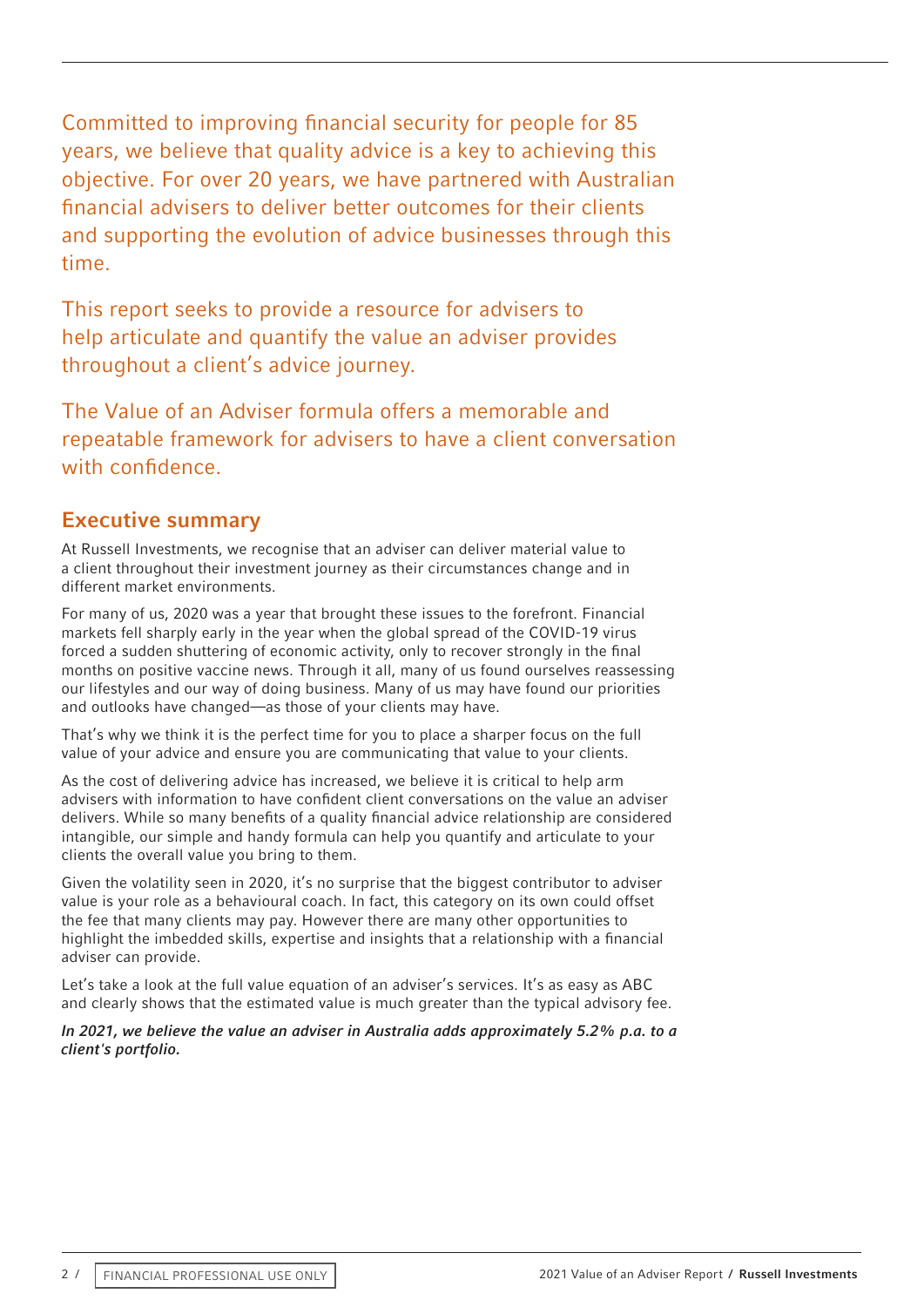## The ABCs of adviser value

The Value of an Adviser Report is meant to quantify the contribution that the technical and emotional guidance a trusted adviser can offer. The formula we created is designed to categorise the areas of value creation in a repeatable, memorable way.



B Behavioural coaching



Your fee

the up front and ongoing advice fee you charge clients

Expertise in<br>
additional wealth<br>
management services additional wealth

investing and planning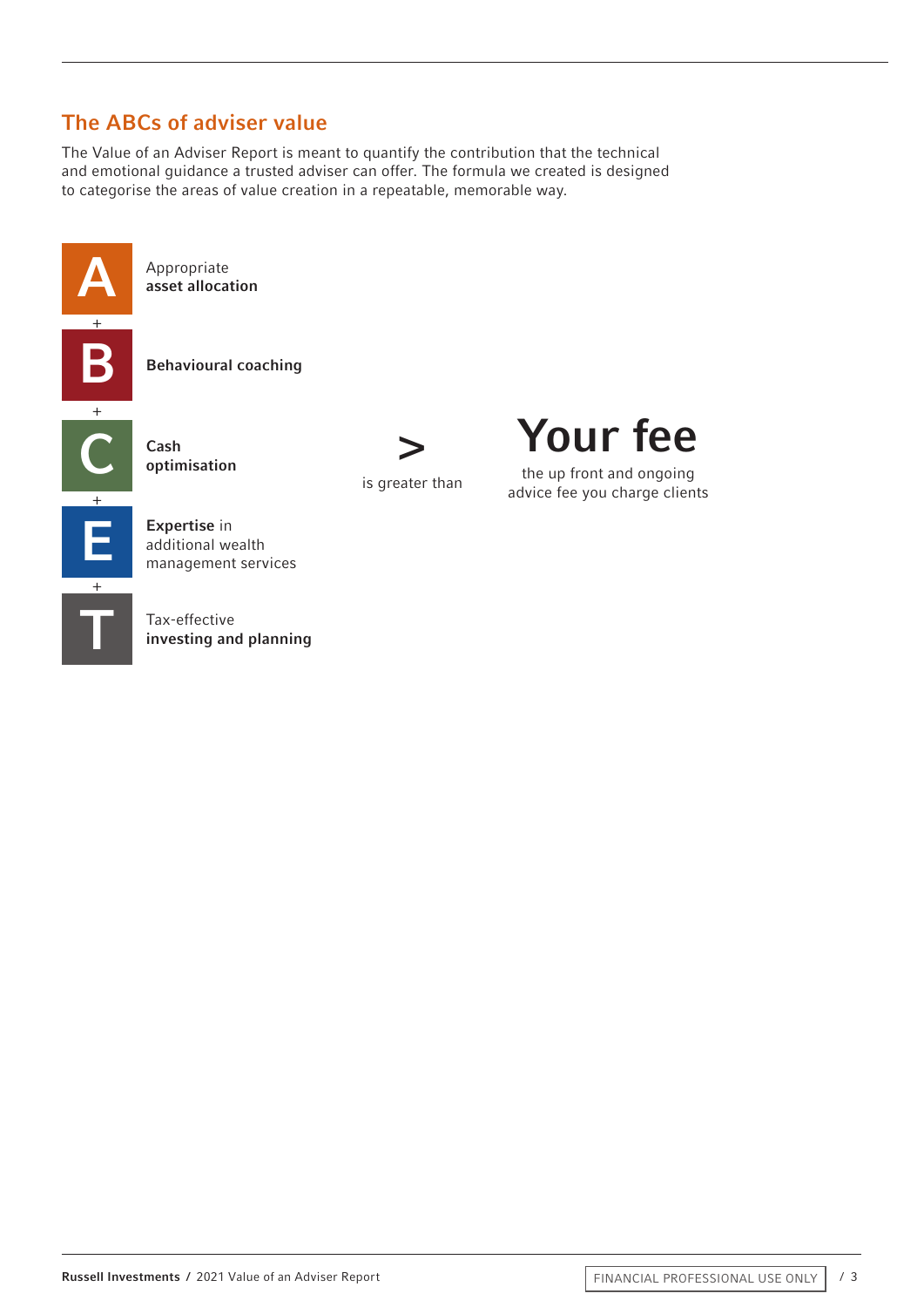A B C E T

# 1.1%

## is for Appropriate Asset Allocation =  $1.1$  % p.a.

How an individual is invested has a huge impact on achieving their investment goals. There is significant research that suggests that asset allocation drives over 85% $^1$  of the investment outcome for an individual. Yet, this critical step of an advice process is often undervalued and under appreciated.

In the superannuation environment, there are generally two types of non-advised investors. Disengaged investors who are defaulted into a one-size-fits-all asset allocation, with very limited or no reference to their personal circumstances or needs. And engaged investors who build their own portfolios, but this comes with its own risks.

For engaged investors, they could be making a fatal flaw in their portfolio design when it comes to setting an appropriate asset allocation to meet their investment objectives. Investors may not set the right investment strategy for their circumstances and they may lack the knowledge and/or time to research the many investment options available. There is also the added temptation to chase performance and overreact to market events.

Where there is a knowledge gap, it often relates to investors not understanding the relationship between risk and return and how it can impact their investment strategy and ability to achieve their goals. For example, consider investors who take on too much risk at the wrong time of their investment horizon or not take enough risk, resulting in a significant shortfall to their objective.

## Knowledge gap and misconceptions

| Disengaged investor                                                 | Disconnects between return and risk                                                                                                                        | Poor understanding of asset allocation<br>and diversification                                                |
|---------------------------------------------------------------------|------------------------------------------------------------------------------------------------------------------------------------------------------------|--------------------------------------------------------------------------------------------------------------|
| option did not know what their asset<br>allocation was <sup>1</sup> | 67% of super investors in the default 81% of investors aged under 35 were<br>seeking quaranteed or stable returns<br>21% of risk averse investors expected | 66% of engaged investors failed<br>basic financial literacy questions on<br>diversification <sup>1</sup>     |
|                                                                     | returns over 10% <sup>2</sup>                                                                                                                              | 50% of investors believe they are<br>diversified, yet 58% of these have two or<br>less holdings <sup>3</sup> |

## The value of a more personal approach to asset allocation

Our Making Super Personal White Paper identified that by incorporating more inputs about an individual's goals and circumstances, a more appropriate asset allocation can be recommended. Our analysis of around 8,000 individuals showed that adjusting growth and defensive allocations over a member's investment timeframe can improve their projected retirement income. This outcome can be further optimised when incorporating additional personal data points, such as retirement income goal, to reduce the chance of falling short.

1 Russell Investments Making Super Personal White Paper 2020

<sup>2</sup> Deloitte, Access Economics ASX Investor Study 2017

<sup>3</sup> ASX Australian Investor Study 2020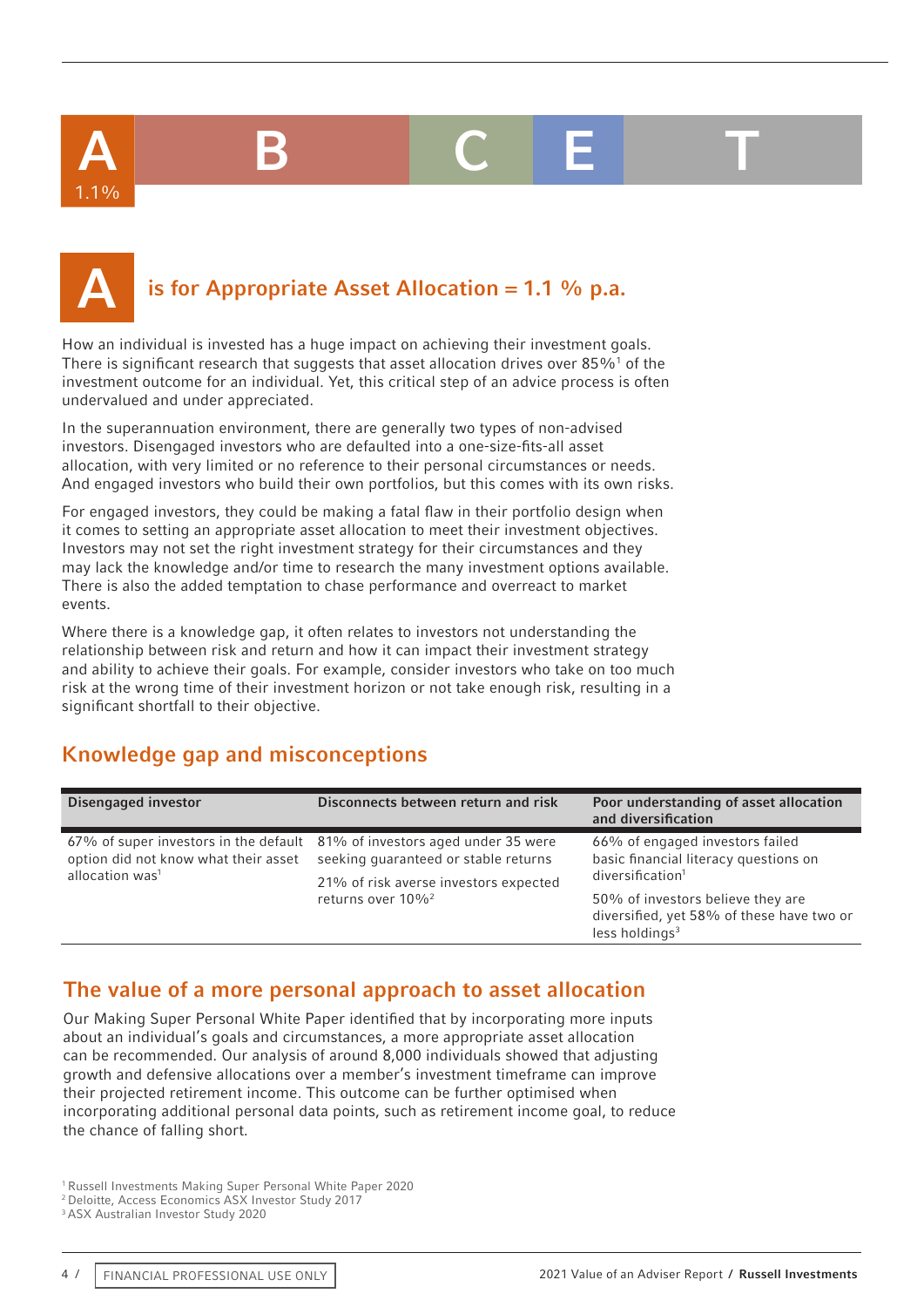# A B C E T

Therefore selecting an appropriate asset allocation to achieve an investor's desired goal is one of the most important decisions in investing for the longer term, and should be done with care and skill. Assuming the one-size-fits-all default approach may lead to younger investors not taking sufficient risk and older investors taking on too much risk for their investment timeframe. Relying on intuition or even simple risk questionnaires that focus on risk preferences could lead to poor outcomes.

Financial advisers have the potential to add significant value to an investor's portfolio over the long term by helping clients to work through their values, preferences and motivations from the outset. Advisers will then take these inputs and model different risk and return assumptions to assess the appropriate asset allocation.

In addition to designing the best possible investment strategy to help their clients achieve their desired goals, advisers also help their clients understand the level of risk required and the implications of this risk. This is a critical ingredient in an advice conversation.

## Cost of getting it wrong

1.1%

Let's look at average returns of a simple diversified portfolio with rolling returns over a 10-year period.

If an investor held 70% of their portfolio in growth assets and 30% in defensive, their average annual return would be 6.8% over the 10-year period. If however, they held just 30% growth assets and 70% defensive, they would achieve annualised returns of 5.7%.

In this case, if a younger investor had invested conservatively instead of in the growth option, they would have missed out on an average of  $1.1\%$ return every year.

Assuming this younger investor had approximately \$100,000 invested initially, over 20 years, that's a significant difference of over \$68,000 to the final return.



Source: Russell Investments, Australian equities: S&P/ASX 300 TR Index AUD, International Equities: MSCI AC World TR Index AUD, MSCI AC World ex Australia NR Index (AUD Hedged). International Bonds: Bloomberg Barclays Global Aggregate TR Index. Australian Bond: Bloomberg AusBond Composite 0 Year Index AUD. Average 10 years of rolling 10-year return between May 2011 to May 2021. Example is provided for illustrative purposes only. Real returns may vary. Past performance is not a reliable indicator of future performance.

#### Portfolio return comparison Over 10 years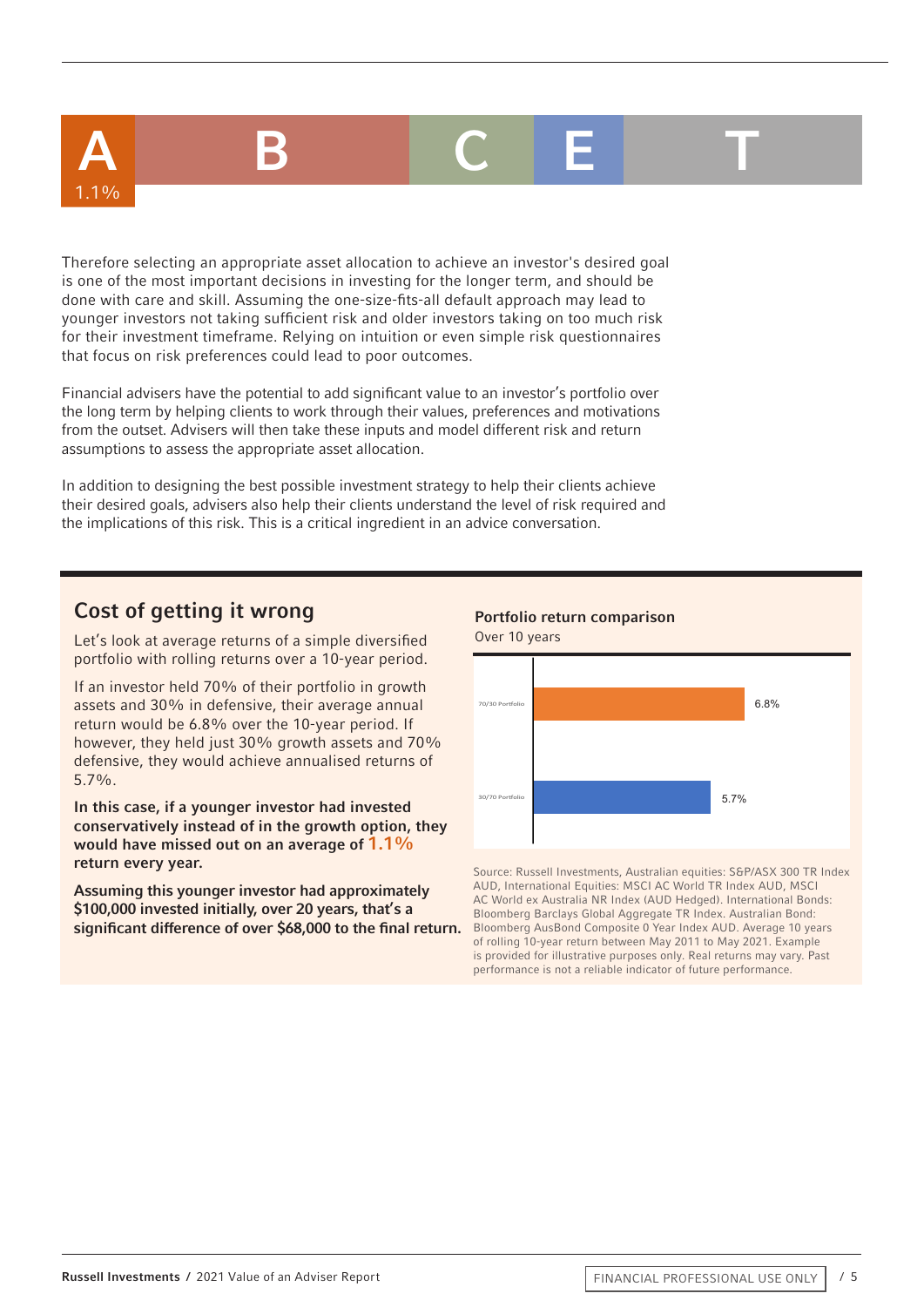## A B C E T 1.1%

## Guiding principles

In addition to investment strategy, advisers bring the necessary skills to recommend a well-diversified portfolio and provide access to funds and strategies a client may not be aware of or able to access themselves. To support these recommendations, an adviser can share their investment philosophy. Not only is it a good governance measure, but it can also help clients understand and feel confident in portfolio construction decisions imbedded in the advice recommendation.

This may include core beliefs that inform the way client's wealth is invested, for example codifying core beliefs around risk and return, considering the role of active management and dynamic asset allocation and how fees, transaction costs and taxes may also be considered in the decision making.

A well-articulated and easy to understand investment philosophy can be a resource that the adviser and client can refer to, to reinforce key decisions and recommendations now and in the future. It can be used to explain why certain actions may or may not have been taken in order to stick to the longer-term plan. Using an investment philosophy to explain the construction and implementation of a client's portfolio throughout their investment journey can help build trust and enable them to better understand the value of the recommendations.

## Take a sharper look at communicating the value of your advice

- Spend time articulating why getting the right asset allocation can be a key driver of achieving goals and the consequences of getting it wrong.
- Remind clients of the art and science of understanding true risk preferences.
- Use your investment philosophy to demonstrate how you select and implement an appropriate asset allocation to achieve their goals.

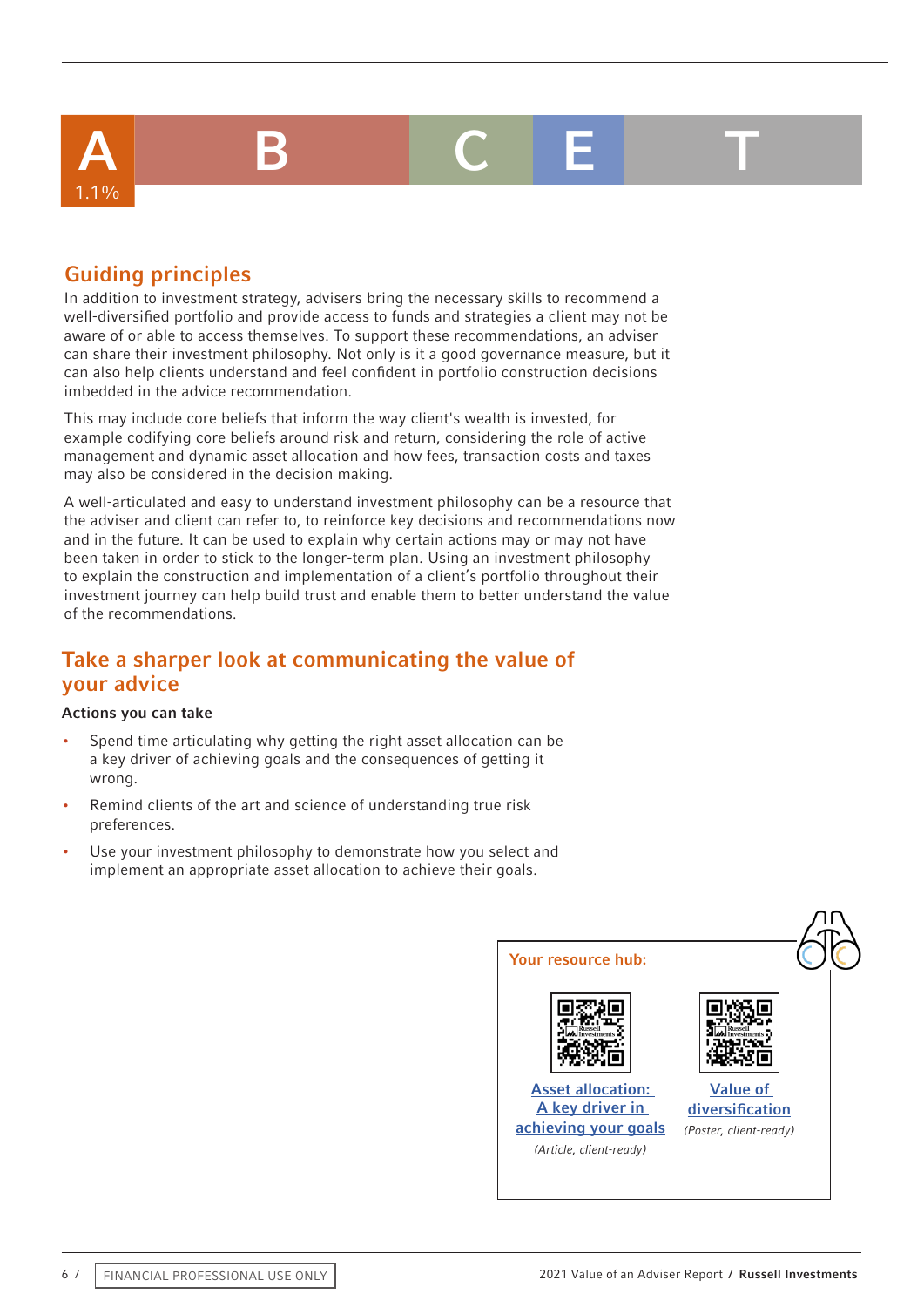$1.1\%$  2.0%

A B C E T

## is for Behavioural coaching  $= 2.0\%$

There is no question that 2020 was a wild ride. Until early in 2020, investors had experienced the longest bull run in history, and the idea of significant volatility, market risk and portfolio losses were a distant memory for many. For other newer investors, the whipsawing we saw of the equity markets was their first experience of significant market dislocations.

## Investor behaviour since COVID-19

We know from our concept of the cycle of investor emotions, in times of uncertainty, investors can fall prey to making behavioural mistakes. We know that without the disciplined actions of an adviser, loss-averse or overconfident investors can make well intentioned, but poor decisions that can damage their personal wealth.

#### Timing the market, not time in the market: The loss-averse investor

In early 2020, as new information of the pandemic spread and measures such as lockdowns and border closures were implemented, we saw markets sell off fast and strong. From 21 February to 23 March 2020, 36.2% had been wiped off the S&P/ ASX 300.

According to the Reserve Bank of Australia (RBA)<sup>4</sup> during this time, there were sizeable levels of members switching to cash in March 2020, and the size of these flows was higher than in previous dislocations, including the Global Financial Crisis. It also reported that these members were generally closer to retirement with larger balances.

Without an adviser's guidance, many investors would have sold low in March—and perhaps have had to buy high as the markets steadily recovered throughout the end of the year. We observed that advised individuals were less likely to transact and stay invested in their respective portfolio, indicating the benefits of advisers keeping clients calm and focusing on the longer-term perspective.

To illustrate this we can consider three investors, with assumed larger balances to represent older individuals approaching retirement and their different responses to this market volatility. Each investor starts 1 January 2020 with \$250,000 in a proxy diversified portfolio. Investor 1 stays invested throughout. Investor 2 switches to cash on 15 March, and then buys back into the portfolio in November 2020. Investor 3 switches to cash from 15 March 2021, and remains there. Investor 1 who stayed invested throughout the volatility actually gained 9% or \$22,500 in this period, whereas Investor 3 who switched to cash and stayed there made a loss of -\$17,500 over the same period.

#### The investment impact of time in the market 1 January 2020 to 31 May 2021

| T Jahuary 2020 to 31 May 2021 |              |               |                         |
|-------------------------------|--------------|---------------|-------------------------|
| <b>Portfolio value</b>        |              |               |                         |
|                               | $(1$ Jan $)$ | $(31$ May $)$ | <b>Portfolio return</b> |
| Investor 1                    | \$250,000    | \$272,500     | 9%                      |
| Investor 2                    | \$250,000    | \$262,500     | $5\%$                   |
| Investor 3                    | \$250,000    | \$232,500     | $-7\%$                  |

4 Reserve Bank of Australia, Financial Stability Review April 2021, Box C: What did 2020 Reveal about liquidity challenges facing Superannuation Funds?

Source: Morningstar Rebalance monthly Balanced Portfolio: 30% MSCI World NR AUD, 30% S&P/ ASX 200, 12.5% BBgBarc Global Agg TR Hdg AUD, 12.5% BBg AusBond Bank 0+Y AUD, 5% FTSE EPRA NAREIT Dev TR AUD, 5%S&P Global Infrastructure NR AUD, 5% Cash. For illustrative purposes only. Real returns may vary. Past performance is not a reliable indicator of future performance.



The loss-averse investor

When investors are so fearful of loss that they will focus on trying to avoid a loss rather than focus on making gains.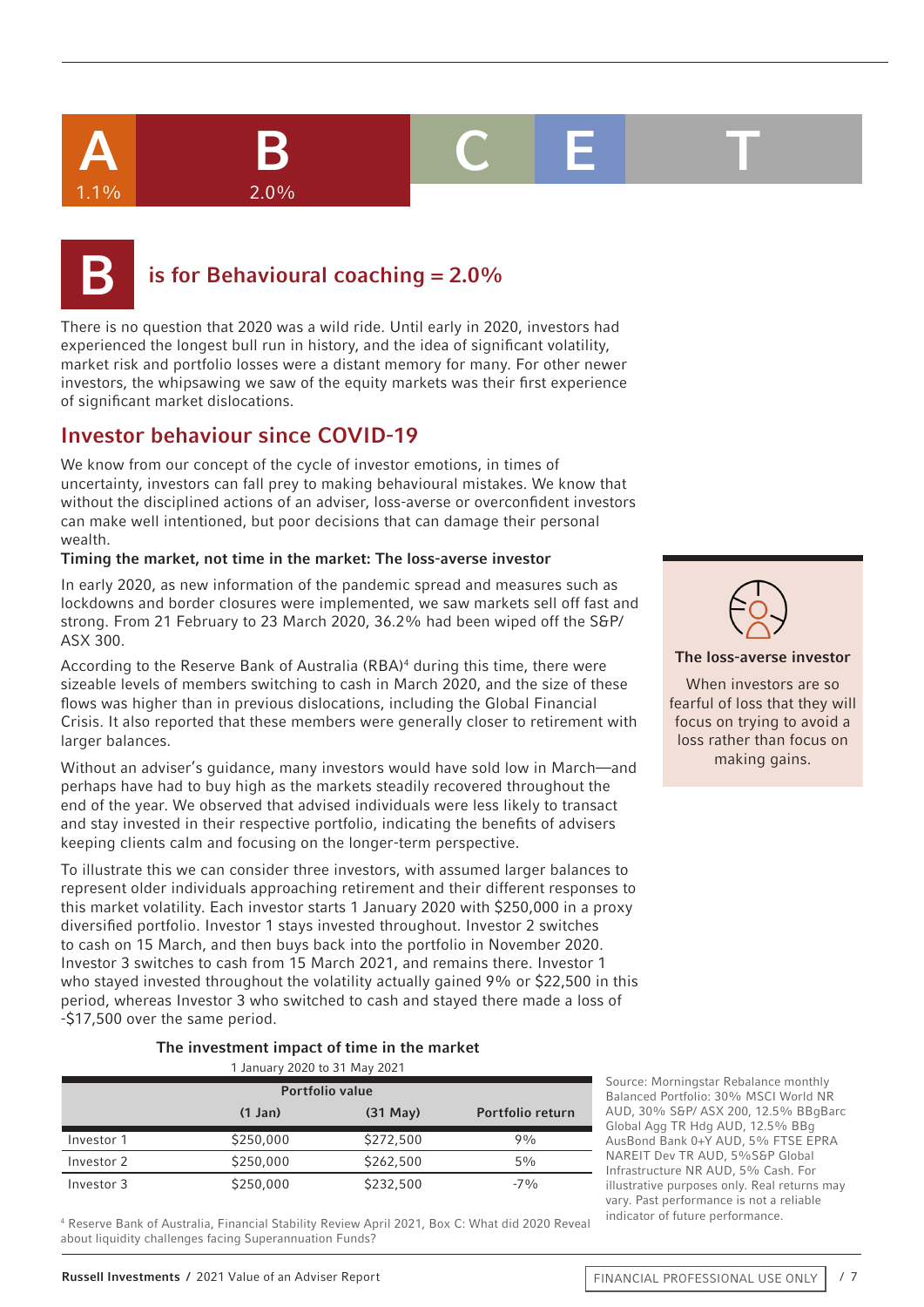# A B C E T

#### GameStop and Fake news: The overconfident investor

 $1.1\%$  2.0%

The other significant cohort that appeared during COVID-19 was the overconfident investor. Individuals in this group saw the volatility in the markets as an opportunity to invest, often for the first time. The Australian Securities and Investments Commission (ASIC) reported<sup>5</sup> that there are 1.67 million active retail, share trading accounts in Australia, with a staggering 700,000 share trading accounts that traded for the first time during 2020.

The ASX also reported that for many investors, their risk appetite increased during this time. Prior to the pandemic, 46% of investors indicated they would accept moderate to high variability in returns. During the volatility, 64% reported their willingness to accept the higher levels of risk in their investments<sup>6</sup>.

So with a high number of retail investors trading on the Australian sharemarket, with a higher tolerance for risk, what were some of the outcomes for these investors? ASIC provided analysis<sup>7</sup> that from new or re-activated share trading accounts in the early days of the volatility (24 February 2020 to 3 April 2020), it estimated that over \$230 million dollars worth of losses were incurred by new retail investors during this time.

Since then we have seen further retail share trader scenarios play out, including the US stock GameStop. This saw US retail share traders use information from social media and online forums to inflate the price of the stock as a collective effort against institutional investors who had large short positions (a trading strategy to profit on securities losing value). By trading sentiment and with volume increases, the share price went from US\$20 in early January 2021 to over US\$500 by 28 January 2021. Just one week later on 4 February, the price of GameStop was US\$53.50. Investors that bought it at the height of the sentiment storm on social media risked buying it at a very high price and losing significant value soon after.

This is not limited to the US market. More recently, ASIC issued warnings to retail investors alerting them to be aware of the risk for first time investors. In particular, it warned about relying on claims on social media forums, indicating that online scams, unlicensed advice and misinformation about products and trading strategies were becoming more common.

A silver lining of this market volatility has seen younger investors keen to engage with their wealth and become active market participants. They are seeking to improve their financial knowledge and engagement, and are also more open to seeking advice. An exciting outcome of recent months is that we can start to see the emergence of a new generation of investors and a new client opportunity for financial advisers.



investor When investors have

high conviction in their decisions, despite taking into account the actual risk, return or impact.

5 ASIC *[First-time trader? Be aware of the risks](https://asic.gov.au/about-asic/news-centre/news-items/first-time-trader-be-aware-of-the-risk)* article

6 ASX Australian Investor Report 2020

7 ASIC Retail investor trading during COVID-19 volatility report 2020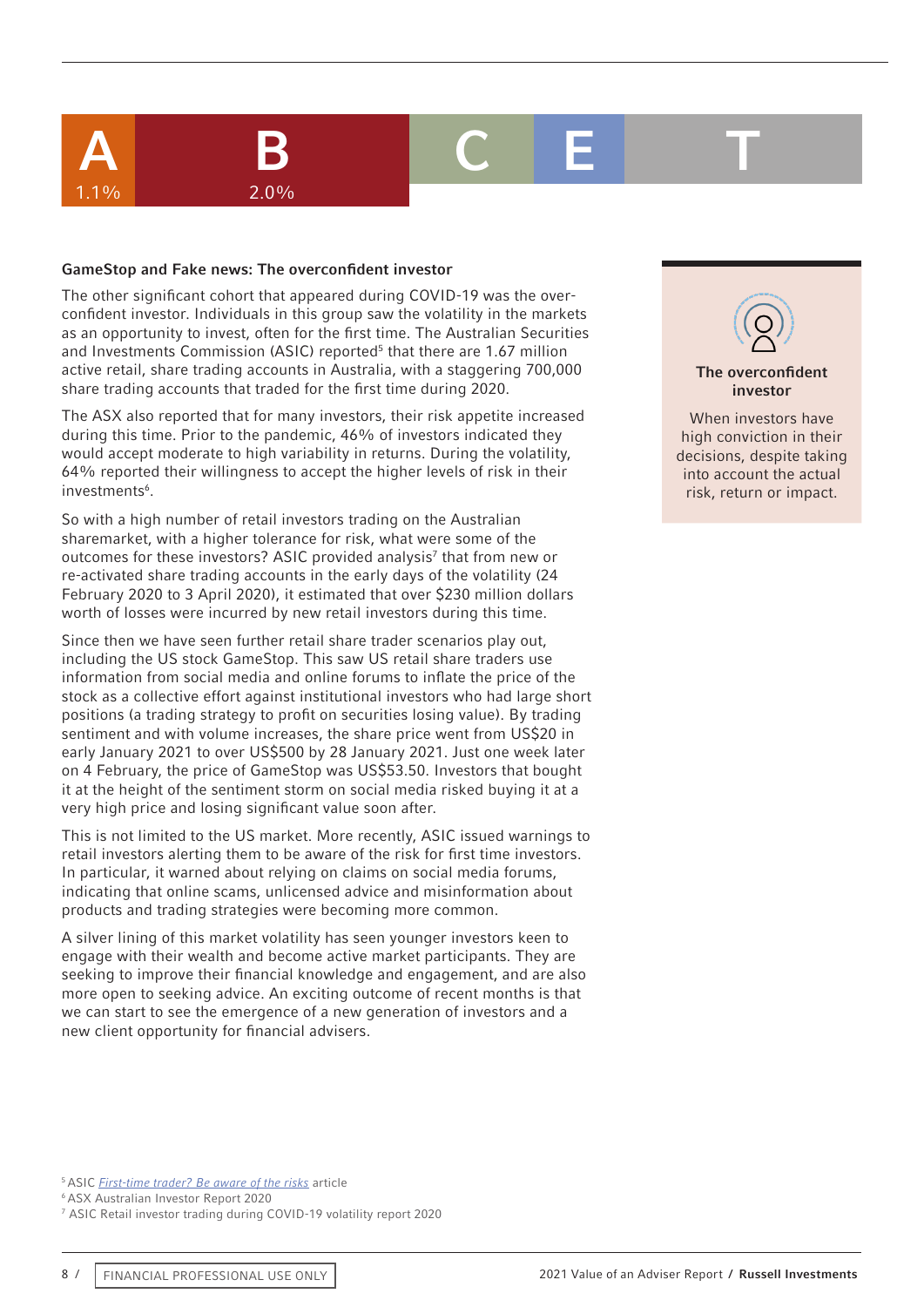

## Investor behaviour over the longer term

This retail investor behaviour during COVID-19 volatility is not only seen for this specific window of time, but also over the longer term.

### The cost of behavioural mistakes

Based on our own US study analysis, the average retail equity investor's inclination to chase past performance would have underperformed the Russell 3000 Index.

Statistically, the average retail equity fund investor's inclination to chase past performance cost them 2.0% annually in the 36-year period from 1984–2021.

By working with an adviser, investors can become significantly greater than average. We believe an adviser's ability to help clients stick to their long-term financial plan and avoid behavioural mistakes adds this value.



Source: "Average" Investor – Russell Investment Group, Refinitiv DataStream. Return was calculated by deriving the internal rate of return (IRR) based on ICI monthly fund flow data which was compared to the rate of return if invested in the Russell 3000 Index and held without alteration from 1 January 2021 to 31 March 2021. This seeks to illustrate how regularly increasing or decreasing equity exposure based on the current market trends can sacrifice even market-like returns. Indexes and/or benchmarks are unmanaged and cannot be invested in directly. Example provided for illustrative purposes only. Returns represent past performance, are not a guarantee of future performance, and are not indicative of any specific investment.

## Take a sharper look at communicating the value of your advice

- Use a consistent framework for review meetings around when to and when not to make changes to a client portfolio.
- Develop a proactive client engagement plan for different client types and different scenarios.

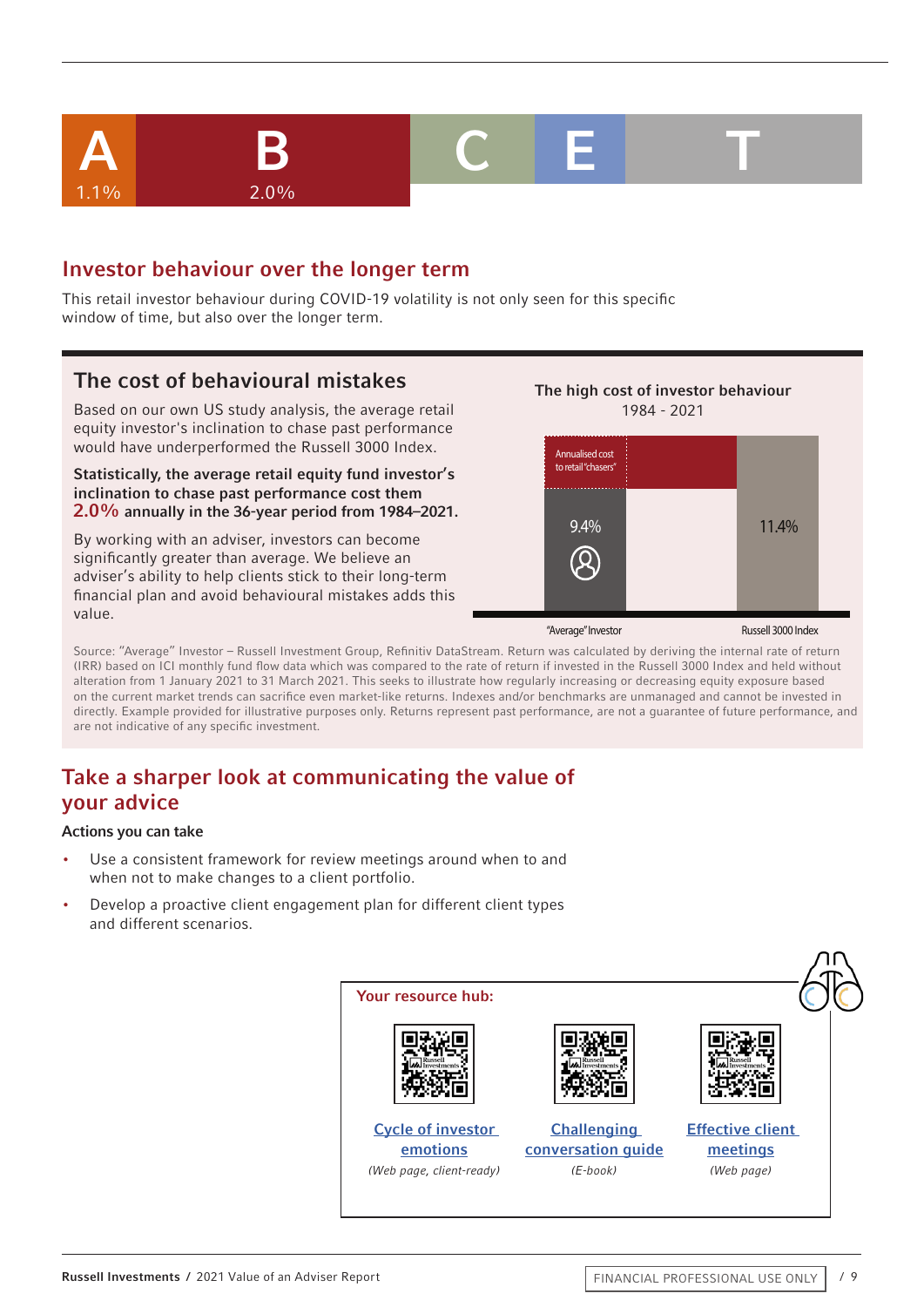







## is for Cash Optimisation =  $0.6\%$

Cash is one of the first concepts we learn about as part of our financial education. We earn an income, learn to save and invest—our early attitudes to cash can inform the financial decisions over our lifetime.

Advisers have an opportunity to help clients optimise how they use cash at different stages in their wealth journey. From managing an income and spending behaviour and personal cashflow coaching and management through to managing cash balances, leading up to and through retirement.

Cash provides a level of certainty for planning purposes. For example, investors who require cashflow in retirement can develop strategies to allocate and maintain levels of cash to meet expected spending. A popular strategy is to calculate expected spend over a number of years and keep that in cash. An additional benefit of holding cash is the ability to access it on demand.

## The real cost of cash

For many, cash can provide a sense of security and familiarity. It largely behaves as we expect it to—it doesn't surprise investors on the upside, but more importantly it doesn't surprise investors on the downside. In times of crisis and panic, investors often respond with increased savings.

We saw this play out during COVID-19. Australia had experienced a significant increase in bank deposits. From March 2020 to March 2021, Australians increased their cash in the bank by 12%, accounting for an additional \$124 billion in additional cash in banks over a one-year period<sup>8</sup>.

What's concerning is not just the amount of excess cash that is being held, but the real cost of this cash hoarding. In our current context of an extended low interest environment and inflation concerns, this means that while cash seems safe, it can be a negative investment. For example, if an investor placed their money in a one-year Term Deposit which offers 0.25% p.a. and after adjusting for expected inflation, the real return on cash is -1.8%, the investor is effectively paying the bank to store their cash.

## Portfolio holdings: COVID-19 flight to cash

In addition to a behavioural bias to increase cash savings, we also see this trend in portfolio holdings. Following the news of the COVID-19 pandemic and the subsequent market volatility, we saw the tendency of some investors to shift their asset allocations to defensive or entirely to cash. The following chart highlights the significant increase in investment switching during the COVID-19 crisis. As mentioned earlier, the RBA reported sizable switches to cash with older members with higher balances, likely in their pre-retirement stage.

It is concerning when people switch to cash in times of panic and lock in short- term losses. The reluctance to return to the market can trap people out of future gains. We saw this as an issue in the post-Global Financial Crisis era where cash was quoted to be sitting on the side lines. Often referred to as the 'wall of cash', at least at the time, it had the advantage of the RBA cash rate at 6% in October 2008 and continued to be above 4% in to 2012. So, while cautious investors could hold higher allocations to cash and still achieve a positive return, with low interest rates and impacts of inflation, there is a bigger risk.

8 Australian Prudential Regulation Authority: Monthly ADI statistics March 2021

9 One-year Term Deposit rate: Retail deposit and investment rates; Banks' term deposits (\$10,000) (Source RBA). Current inflation as measured by current Consumer Price Index (CPI) rate of 1.1% as of March 2021 (Source ABS). Expected inflation as measured by the Australian breakeven 10-year inflation rate as of March 2021 (Source RBA).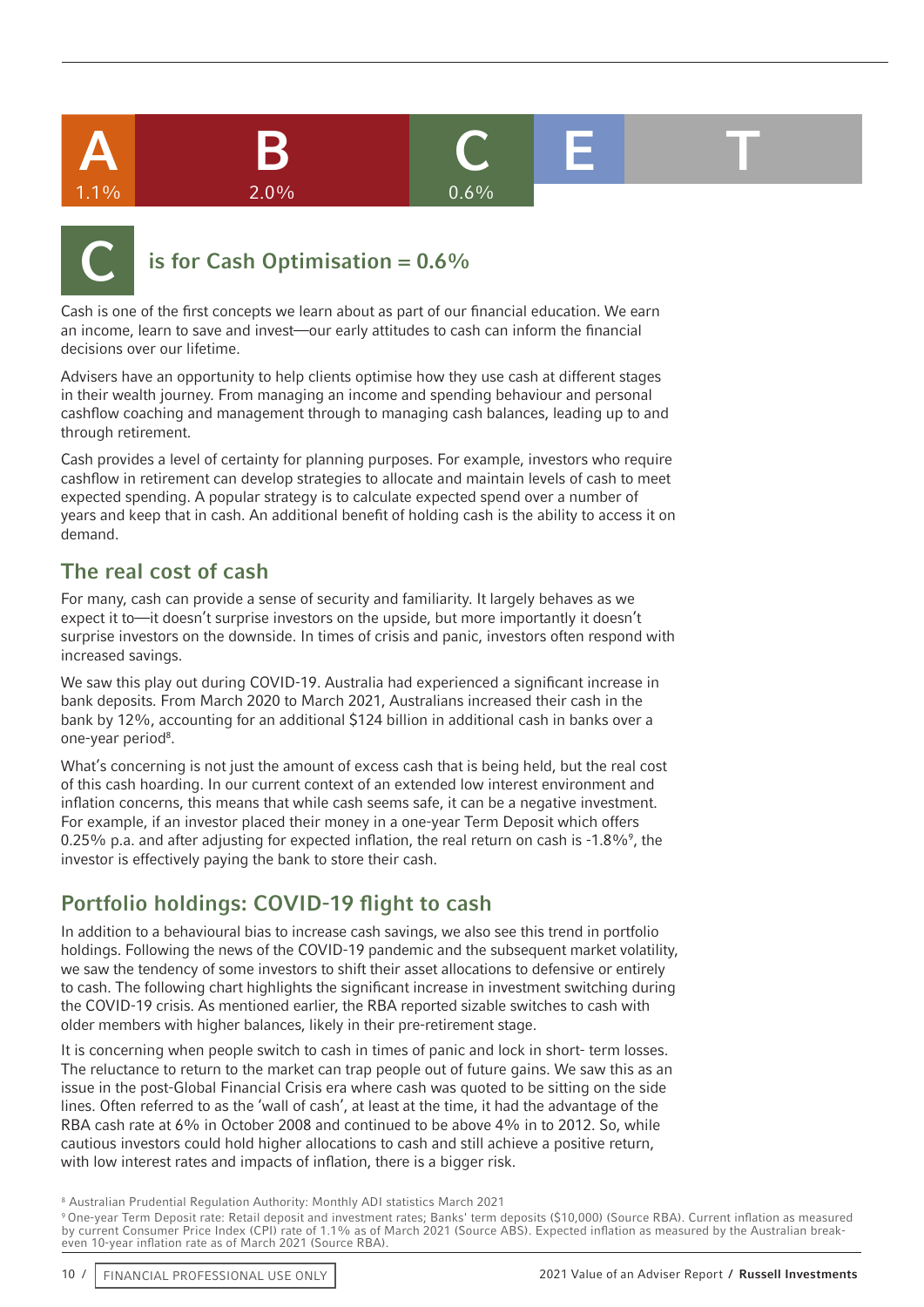

## Impact of cash drag

We observe this love affair with cash not just in times of panic. We see this bias towards cash investments by retail investors in the Australian market over the longer term. The Australian Taxation Office (ATO)<sup>10</sup> provides statistical information regarding Self-Managed Super Funds (SMSFs), showing that cash and term deposits often make up a significant component of their investments. Those with a balance between \$200k and \$500k, hold an average of 30% in cash and term deposits.

However, there can be a cost to holding too much cash, known by portfolio managers as cash drag. Portfolio managers are very careful with the amount of cash they hold in a portfolio. While it can cushion potential portfolio losses, it can limit overall performance and investors could miss out on potential portfolio growth. Sacrificing that growth today could mean less assets in the future and therefore less spending power over the longer term, particularly in retirement.

Advisers can assist clients in investing in a well diversified portfolio that seeks to balance liquidity and growth needs, within the risk levels appropriate for the client.

To bring this to life, let's look at two hypothetical investor scenarios that both have a desired portfolio of 30% in defensive assets and 70% in growth assets, a common balanced investor. How these defensive assets are invested can have an impact on their overall portfolio return.

#### Annualised return over 10 years

| Scenario 2<br>30% portfolio holding in diversified fixed income portfolio | $1.3\%$ |
|---------------------------------------------------------------------------|---------|
| Scenario 1<br>30% portfolio holding in Term Deposit                       | $0.7\%$ |

Assumed 30% allocation to defensive assets. Term Deposit refers to RBA Term Deposit Rate. Diversified Fixed income portfolio refers to equal weighting to Term Deposit, Australian passive fixed income (Bloomberg AusBond Composite 0 Year Index AUD) and Global fixed income benchmarks (International Bond: Bloomberg Barclays Global Aggregate TR Index (AUD Hedged) as at April 2021. Example is provided for illustrative purposes only. Real returns may vary. Past performance is not a reliable indicator of future performance.

#### A diversified fixed income portfolio can improve the portfolio return by 0.60%. On a \$250,000 portfolio, assumed to represent an average superannuation balance of a pre-retiree, over 10 years this is an extra \$18,315.

10 Australian Taxation Office: SMSF population analysis 30 June 2019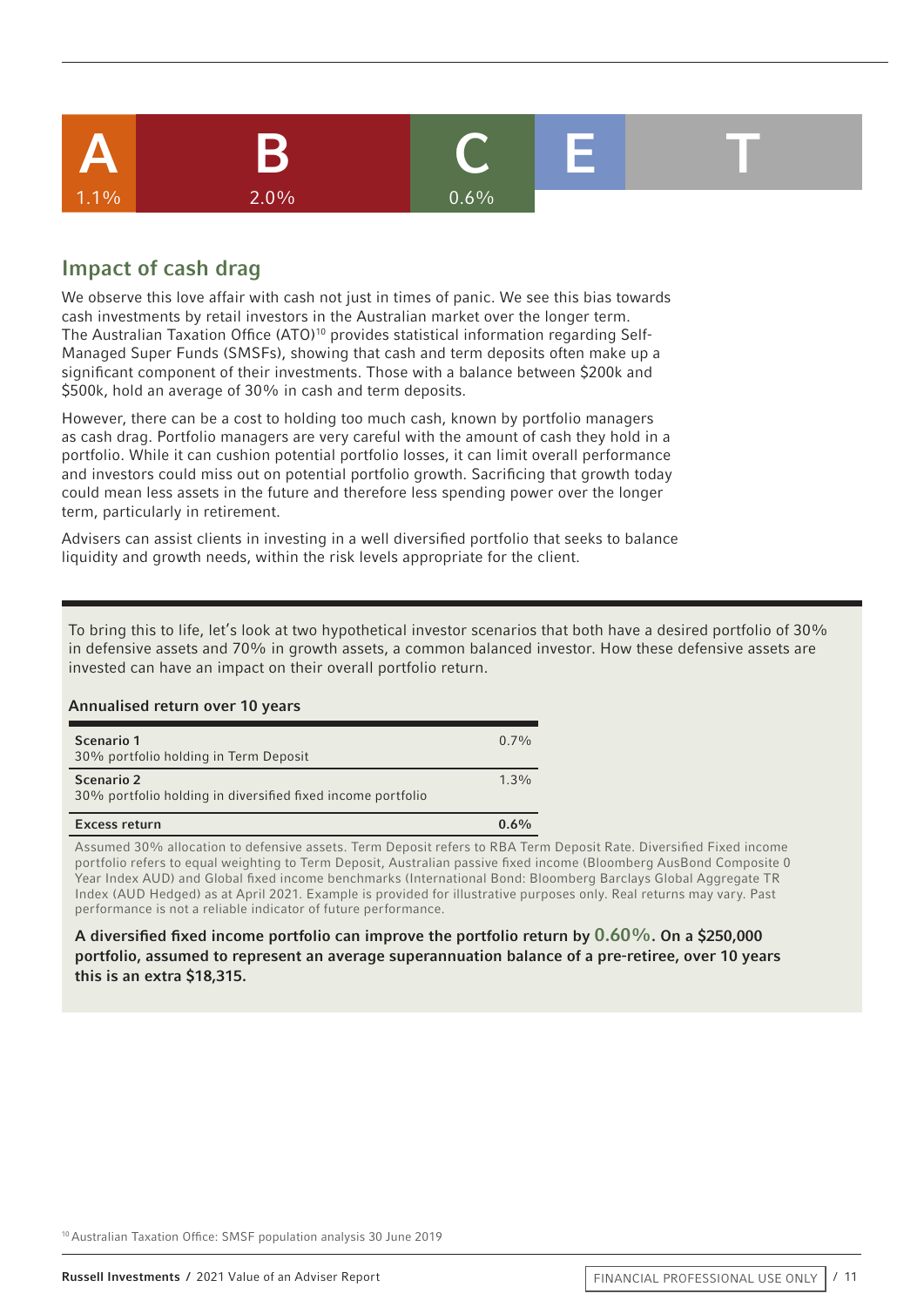

### Consider cash as a tool, not an attractive investment

While cash may appear to be an attractive asset class for the sense of security it brings, it is important to also evaluate it in the context of interest rates and inflation. We have experienced low interest rates over a number of years, and the prospect of material interest rate increases don't appear to be likely in the short term. An investor needs to consider if any return achieved through a cash holding, is at risk of being eroded by inflation.

An adviser can play an important role in educating clients on an appropriate level of cash to hold in their portfolio. They can also help clients keep their portfolio invested where appropriate to grow assets for future spending needs and find the best source and process for accessing capital when required.

## Take a sharper look at communicating the value of your advice

- Calculate the amount of cash that clients are holding in and outside their portfolio.
- Ask a client what their attitude is to holding cash and motivations, concerns or behaviours might be influencing them.
- Discuss some of the risks of holding too much cash and potential strategies for investing 'sidelined' cash in a way that is still aligned with their objectives.

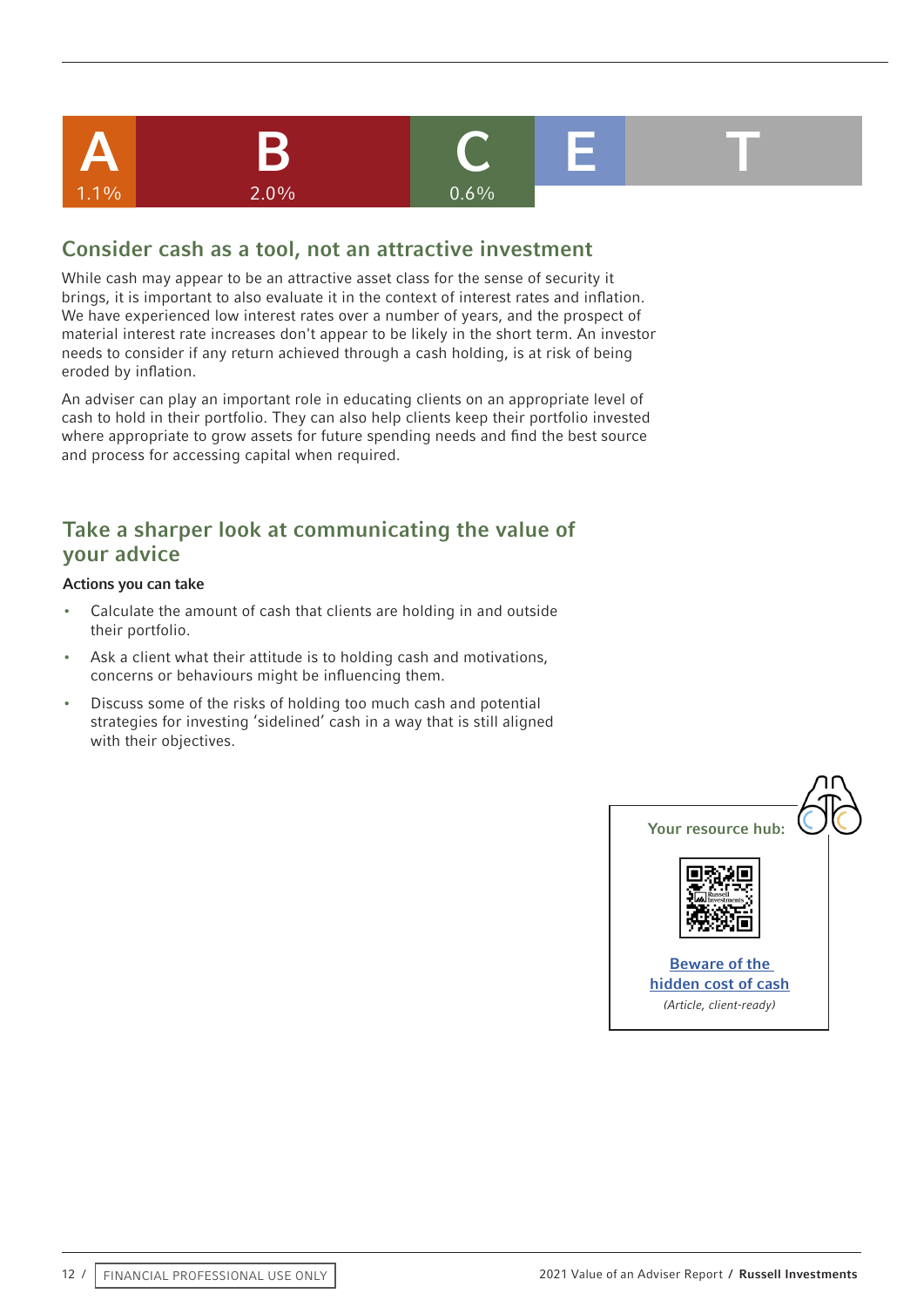





## $is$  for Expertise = priceless

A common misconception is that financial advisers are purely investment managers, whose only job is to select investments and achieve a certain level of return. Good financial advice goes far beyond this.

#### *The quantification of the value of financial planning expertise is variable depending on the adviser's practice and services offered, and an individual's personal circumstances.*

When surveying Australians, ASIC found that 79% of individuals agree that financial advisers have expertise in financial matters that the individual does  $not<sup>11</sup>$ . The expertise includes technical skills to assist clients in navigating the investment, legal, tax, superannuation and insurance requirements of a client. However, a quality financial adviser goes beyond just technical aspects. They also incorporate additional skills of effective communication, client understanding, emotional intelligence and behavioural awareness to name a few. A few recognised benefits of this expertise includes education, engagement, efficiency and enrichment to a client's financial and personal well being.



EXPERTISE

79% of Australians recognise that advisers have experitise in financial matters.

## Education

There is a body of research that indicates many Australians have sub-optimal financial literacy levels. The Household, Income and Labour Dynamics in Australia (HILDA) survey found that 45% of all Australians fell short of a financial literacy benchmark, accounting for 8.5 million Australians. Couple this with the complexity of our superannuation and taxation systems, there is a growing need for individuals to enhance their understanding of investing basics in order to make sound decisions that impact their financial security.

ASIC's research reinforces this, with 69% of Australians recognising that they could benefit from an adviser educating and guiding them on financial matters. Whether it be taking time to discuss investment basics at initial engagements or reinforcing investment principles at key decision points, articulating education as a key component of your advice proposition can be an opportunity to highlight your expertise.



Just over 55% of Australians are considered financially literate.

69% of Australians say that advisers can educate them about financial matters.

11 ASIC financial advice: What consumers really think report 2019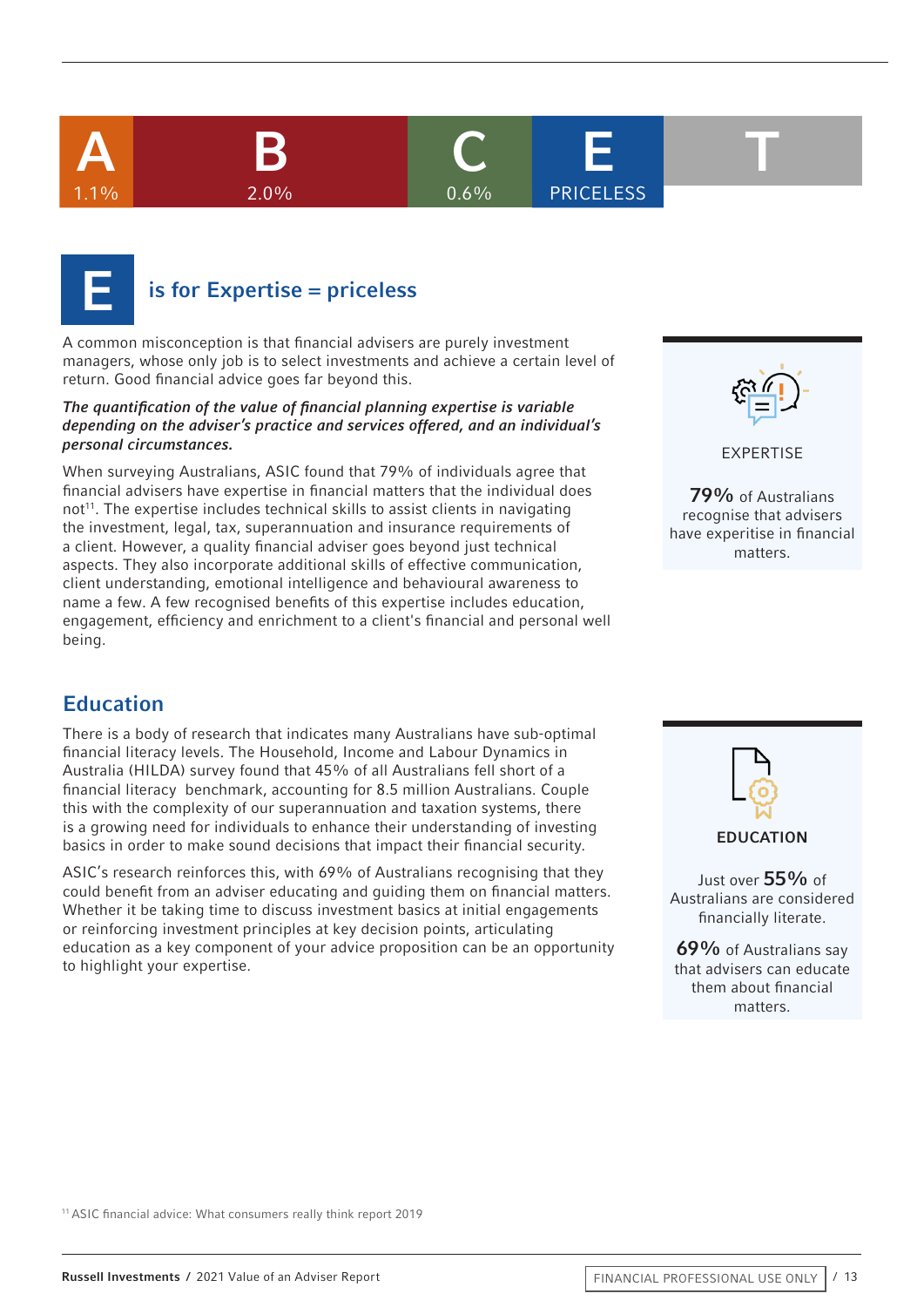







**PRICELESS** 



## Engagement

Customer intimacy and understanding is a powerful consumer trend, being embraced by banks, retail chains, technology brands, entertainment services and more. However, financial advisers have long been investing time in understanding the key needs and preferences of clients, providing personalised modelling and financial plans. It's a core principal of personal advice and it is a value that shouldn't be underestimated.

A further benefit is how an ongoing relationship with an adviser can help maintain and track the financial plan, whether it be in the form of a partnership or to help keep the client accountable to the key actions required to achieve their personal goals—much like a personal trainer or coach.

There is research<sup>12</sup> that shows that goal tracking can also play a significant role in engagement and improve the chance of reaching goals, known as the 'Mere-Measurement Effect'. A study published in the Journal of Medical Internet Research<sup>13</sup> studied the impact of fitness apps and positive behavioural changes across three groups—current app users, non-app users and former app users. Seventy-five per cent of current app users reported being more active compared to less than half of non-app and former app users.

## **Efficiency**

For many clients, the value of an adviser relationship is about having someone that has the expertise to do something more effectively and efficiently than they can themselves. Many individuals are time poor and are happy to pay for the efficiency of outsourcing to an expert.

To quantify this, the National Australia Bank (NAB) released findings<sup>14</sup> that, overall, Australians would pay \$98 for an extra hour in their day. When looking at cohorts that identify a greater value to time, women aged 30-49 were willing to pay \$207 for an extra hour in a day.

Working with a financial adviser is just one way that time poor people are partnering with professionals to gain efficiencies in their personal life. Ways an adviser can help clients regain valuable time and create efficiency include:

- hours required to administer personal financial matters
- hours spent evaluating the best strategy
- hours spent researching various platforms, investment solutions and insurance providers.

Based on data that estimates the average time to develop a client's personal advice plan and Statement of Advice, we estimate that at minimum an adviser is saving at least 10 hours of a client's time. This is in notwithstanding the adviser's expertise, experience and access to systems which further improve the efficiency of an adviser undertaking this work compared to an individual with limited knowledge and skills.

<sup>12</sup> Psychological Bulletin Vol 142, No 2, 2016: Does monitoring goal process promote goal attainment?

13 JMIR Publication Vol 17, No 8, 2015

14 NAB Wellbeing insight report 2021



#### ENGAGEMENT

'Mere-measurementeffect' observes that measuring your activity pushes you to do more.



**FFFICIENCY** 

On average, advisers give back 10+ hours to their clients.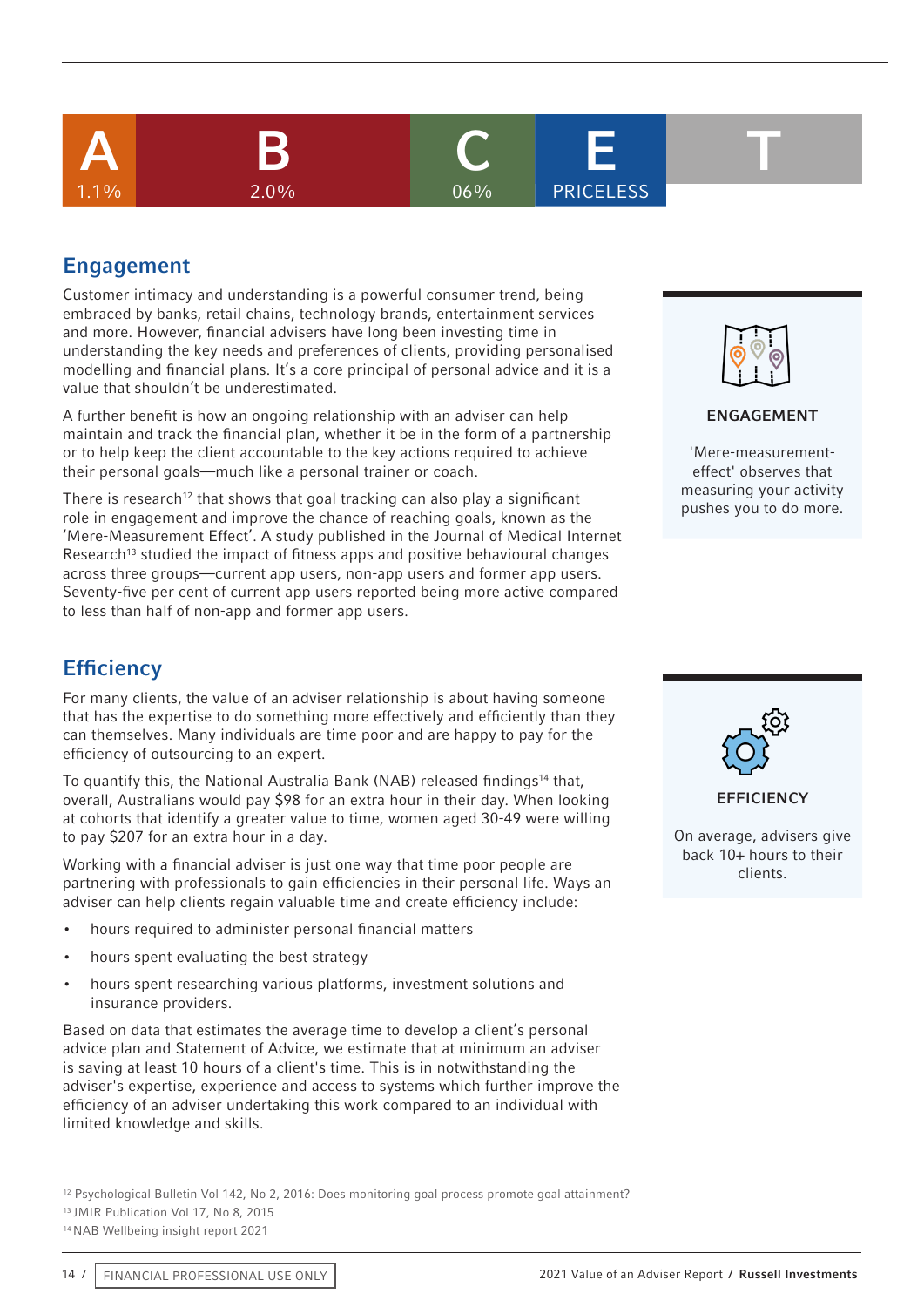

## Enrichment

Technical expertise, client engagement and overall efficiency are key elements of the value of an adviser. However, one of the most important benefits of receiving financial advice is providing feelings of confidence in short-term decisions and the impact over the long term.

This confidence may arise from knowledge that their wealth is invested to meet their needs, but other advice strategies around insurance, family asset protection and estate planning to name just a few, can also help provide confidence that their family and their own future is secure. Importantly, 83% of individuals that had recently received financial advice identified that using a financial adviser provided peace of mind about the future<sup>15</sup>.

## Take a sharper look at communicating the value of your advice

#### Actions you can take

- Have a clear value proposition, advice philosophy and service model that helps illustrate.
- Have existing client case studies that highlight how elements of your expertise helped them and the outcome you delivered. Share these with new clients to understand some of the intangible value you deliver.
- Understand the different motivations for seeking advice and have examples to use with new clients on how you deliver sometimes intangible yet appreciated value.



83% of those that receive advice have peace of mind about the future.



15 ASIC financial advice: What consumers really think report 2019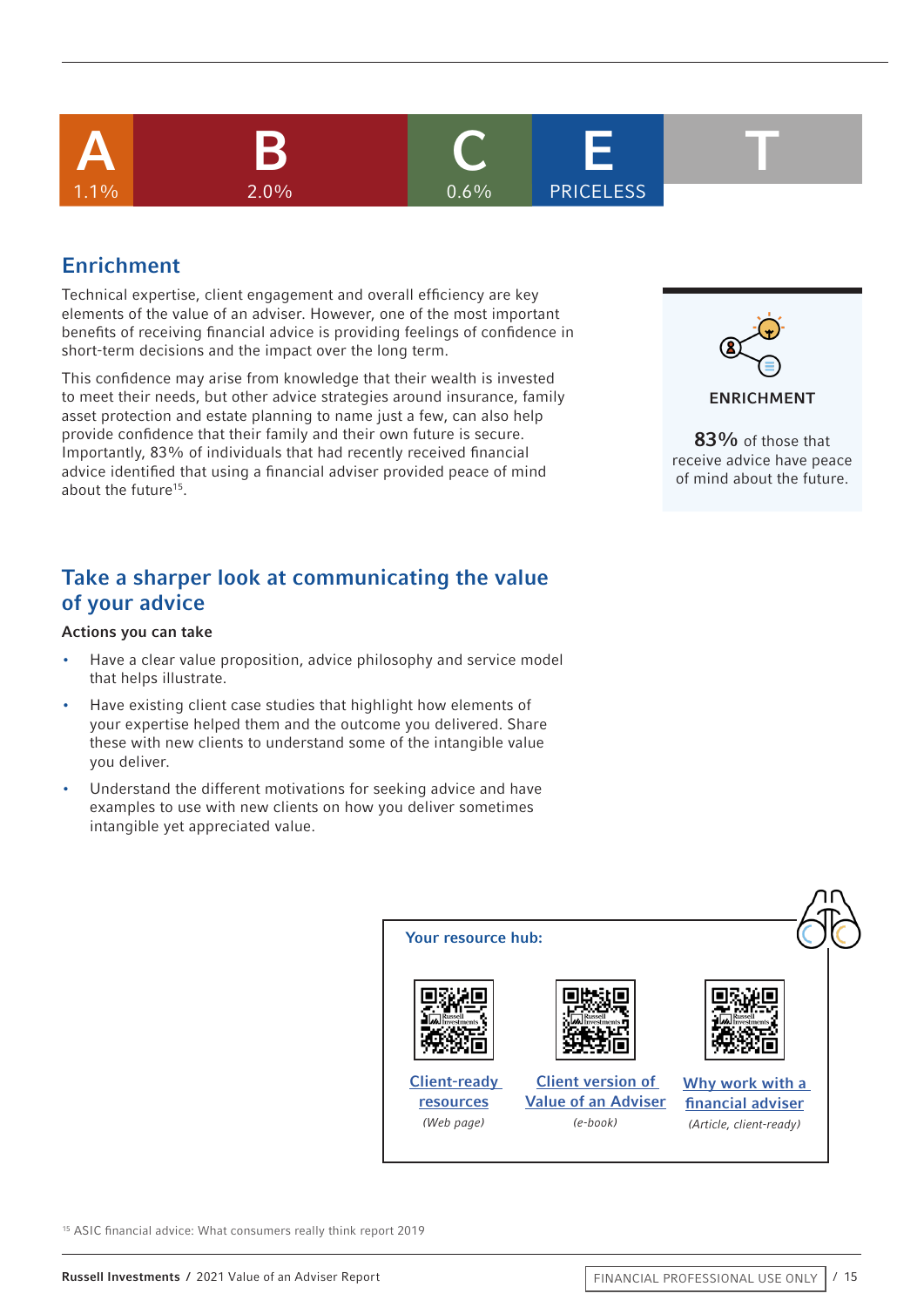## A B C E T  $1.1\%$  2.0% 0.6% A B C E T **PRICELESS**



## is for Tax-effective investing and planning  $= 1.5$  %

Tax is often considered the realm of the accounting profession. However, an adviser can also provide expertise on managing and optimising investment tax for their clients. The concept of investment tax isn't just limited to what goes into your tax return. Investment tax can have an impact on the asset value or portfolio return, even though it may not always be seen. As a result, it can be difficult for clients to know how to be tax effective in their portfolios.

It is important for advisers to highlight the direct and indirect tax implications of their recommendations. Tax is a key consideration for many investors. ASX report that 23% of investors consider overall tax effectiveness of investments as one of their top three investment considerations<sup>16</sup>. Therefore advisers need to be proactive and remind clients of intentional tax strategies, such as structural tax recommendations and portfolio strategies.

### Structural tax strategies: Investment tax considerations at every client stage

It's important to remind clients that in our complex system, there are opportunities for them to consider how to make tax-savvy decisions in building their wealth. Different investment structures have different tax rates, and depending on the unique needs of the client, an adviser has an opportunity to highlight some of these recommendations.

| <b>Super accumulators</b>                                                                                                                                                                       | <b>Wealth builders</b>                                                                                                                                                                                                                                                                                                | <b>Transitioning to retirement</b>                                                                                                                            | <b>Active retirement</b>                                                                                                        |
|-------------------------------------------------------------------------------------------------------------------------------------------------------------------------------------------------|-----------------------------------------------------------------------------------------------------------------------------------------------------------------------------------------------------------------------------------------------------------------------------------------------------------------------|---------------------------------------------------------------------------------------------------------------------------------------------------------------|---------------------------------------------------------------------------------------------------------------------------------|
| In addition to the savings<br>benefits of contribution<br>strategies, advisers can<br>emphasise the tax benefits<br>of different contribution<br>strategies, even modelling<br>out the savings. | Assist clients that may have the<br>means to successfully build their<br>wealth for retirement and beyond,<br>but also pay high levels of tax.<br>Tax-smart strategies can include<br>utilising structural tax options<br>such as investment bonds, with<br>tax paid structures or tax-aware<br>portfolio strategies. | Help clients navigate through<br>complex and technical<br>tax strategies, while also<br>supporting them on the often<br>emotional journey around<br>retiring. | While not tax payers,<br>work with clients to<br>utilise franking credits<br>associated with dividends<br>to supplement income. |

## Tax-aware implementation

In addition to structural tax strategies, advisers have a role in researching and recommending portfolios solutions that are tax efficient for clients.

We refer to this as the tax decision hierarchy, where advisers can illustrate key steps in the portfolio implementation that have tax benefits for clients. This starts with the client and considering the ideal tax structures that can be used to optimise their after-tax position. Following this decision, an adviser can identify different ways to access a portfolio that may provide short and long term tax-planning opportunities, such as Managed Accounts. Then when selecting the investment manager and suite of portfolios to recommend to a client, the adviser can highlight other tax-smart investment strategies imbedded in the portfolio. For example, this may include portfolio management approaches, such as reduced turnover and the portfolio components selected.

16 ASX Australian Investor Report 2020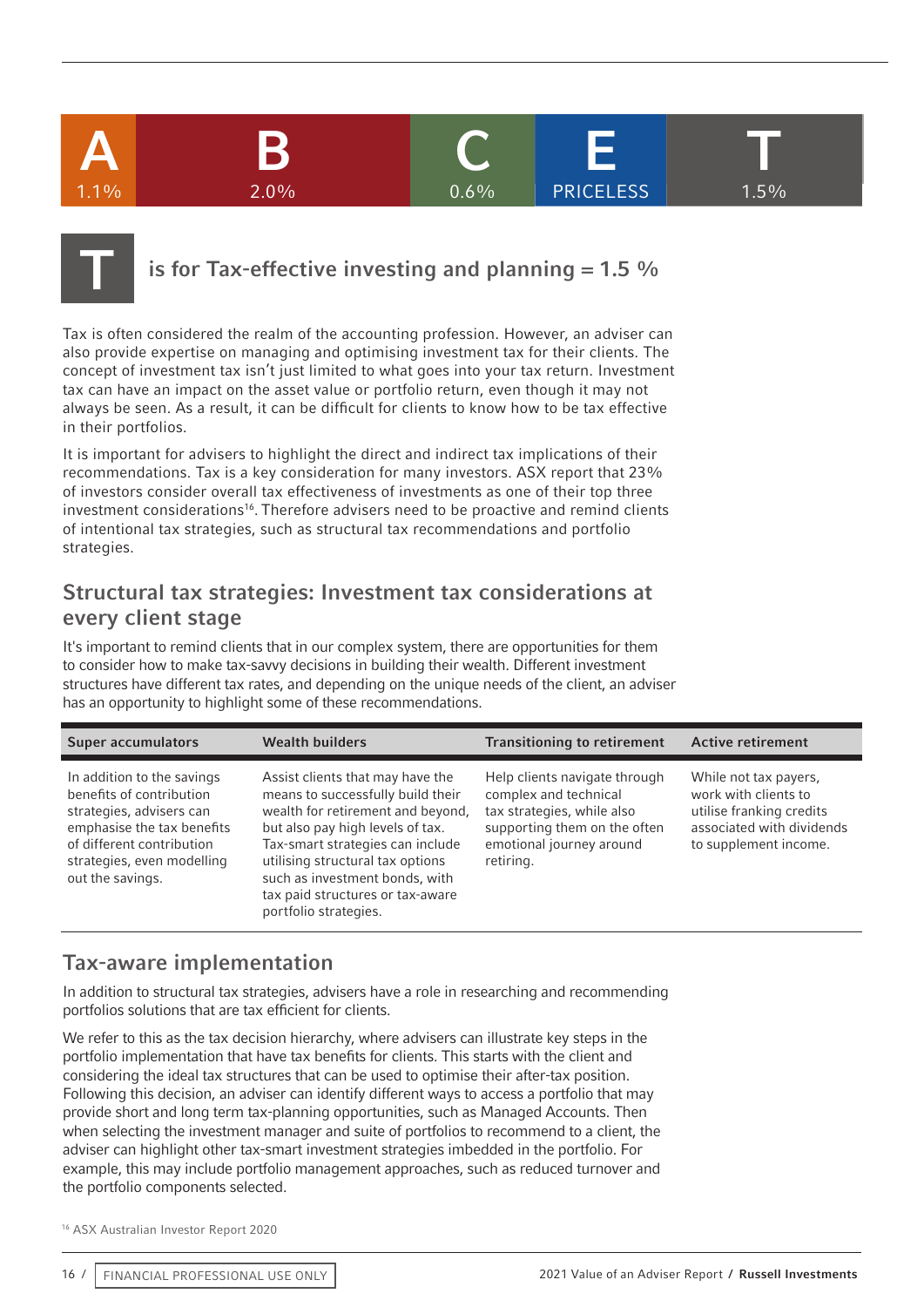

Take the example of a simple scenario, and consider how many different tax-aware elements are imbedded into this advice.

Scenario to highlight: Adviser recommends a 45-year-old client to invest their superannuation in a multi-asset managed portfolio and make additional pre-tax contributions to increase their super balance to close the gap on retirement goals.

| Tax decision hierarchy                                                                                       | Tax-aware strategies within<br>advice                                                          | Tax benefit for client                                                                                                                                                                                                                                                                                                                                                                               |
|--------------------------------------------------------------------------------------------------------------|------------------------------------------------------------------------------------------------|------------------------------------------------------------------------------------------------------------------------------------------------------------------------------------------------------------------------------------------------------------------------------------------------------------------------------------------------------------------------------------------------------|
| Structure and tax rate<br>implications                                                                       | Make additional pre-<br>tax contributions into<br>superannuation.                              | Reduce tax rate from Marginal Tax Rate to<br>Superannuation tax rate of 15% on the value<br>contributed.                                                                                                                                                                                                                                                                                             |
| Portfolio access                                                                                             | Access portfolios via platform<br>to maximise flexibility and tax<br>management opportunities. | Select an investment platform upfront that maximises<br>current and future client-trading flexibility that can<br>reduce unnecessary tax impacts. This may be an<br>inspecie transfer of existing holdings to reduce<br>trading in the short term. As wealth grows and tax<br>management needs increase, offer selected tax parcel<br>trading to minimise capital gains tax on the same<br>platform. |
| Portfolio management approach                                                                                | Minimise platform level trading<br>(e.g. target quarterly portfolio<br>updates).               | Minimisation of client-level portfolios reduces possible<br>realised gains and tax payments. Also allows longer<br>holding period and benefit from capital gains tax<br>discount for assets held over 12 months.                                                                                                                                                                                     |
| Portfolio componentry<br>Use professionally managed<br>portfolios with direct ASX<br>shares, ETFs and active |                                                                                                | By holding direct ASX securities, the client retains the<br>beneficial ownership and personal tax experience of<br>those holdings.                                                                                                                                                                                                                                                                   |
|                                                                                                              | componentry with efficient<br>implementation strategies.                                       | By holding ETFs, the clients gets investment<br>exposure, often with lower turnover, as well as the tax-<br>effective benefits of an ETF structure.                                                                                                                                                                                                                                                  |
|                                                                                                              |                                                                                                | Utilise active strategies that are also designed with<br>efficient implementation imbedded. This reduces<br>duplicate trading and redundant trades.                                                                                                                                                                                                                                                  |

Example is provided for illustrative purposes only.

In addition to specific strategies, it's important for advisers to take the time to stay up to date on relevant tax changes that may impact financial circumstances. It's this 'behind the scenes' expertise that advisers deliver to their clients.

#### Taking into account these approaches, we estimate the tax-effective investing benefit that advisers can provide is around 1.5% p.a.

As we emerge from the global pandemic, the next issue we may have to face is how to pay for the historic government stimulus packages that kept the economy afloat in 2020. That stimulus added more than \$3 trillion to our country's total debt. With that in mind, it seems likely that taxes are only going to go up over time.

So don't wait to get tax-smart. Now more than ever, using solutions like Managed Accounts can provide tax benefits and value to not only your clients, but also your business.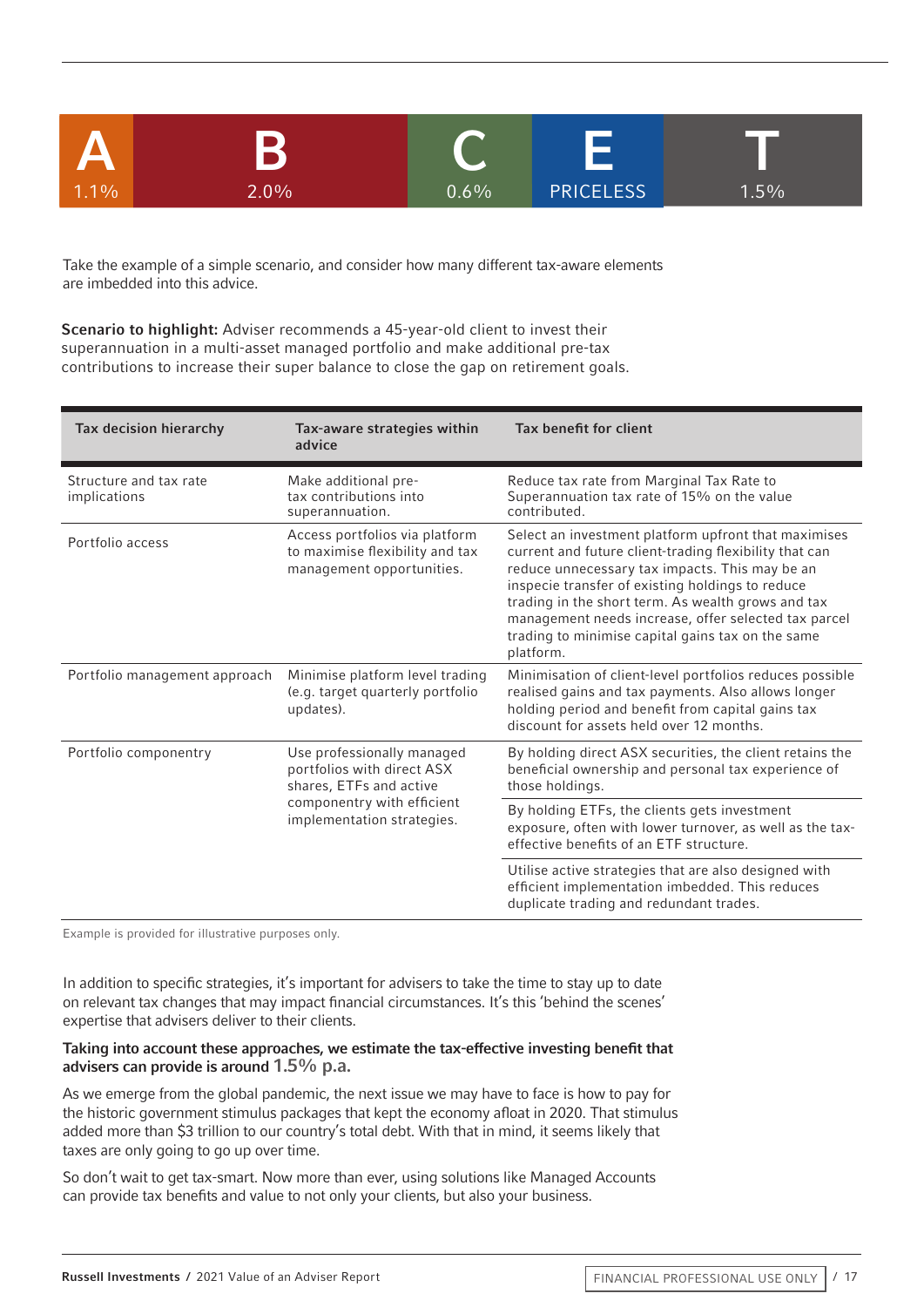

## Take a sharper look at communicating the value of your advice

- …KNOW each client's marginal tax rate and tax sensitivities.
- ...PROVIDE access to solutions that have tax-savvy strategies for your clients.
- ...EXPLAIN the different tax-smart decisions you include in your advice and ongoing implementation.

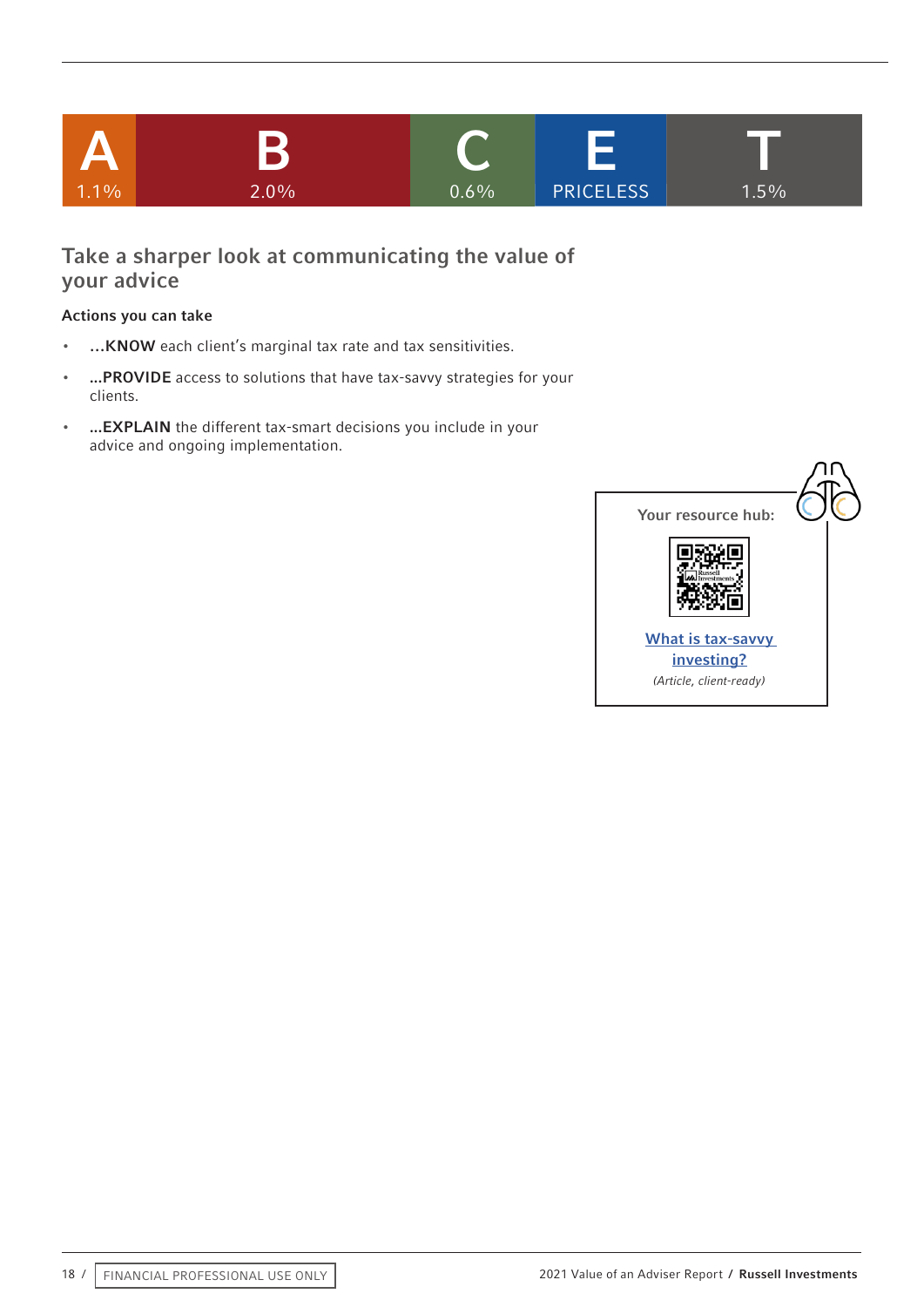

## The bottom line

This post-pandemic world could be the perfect time for you to reassess the full value you deliver and how you communicate that value to your clients.

The value of an adviser is meant to quantify the contribution that the technical and emotional guidance a trusted human adviser, delivering services and value above and beyond investment-only advice, can potentially offer.

## 5.2% OR MORE

This value is a meaningful differentiator in a time of regulatory scrutiny amidst a challenging market environment.

Client relationships are your most valuable assets. Clients can be an adviser's most persuasive advocate, so helping them to understand the value you deliver is key. This formula offers a memorable and repeatable framework for advisers to have that conversation with confidence:

|               | Appropirate asset<br>allocation                          | $1.1\%$          |                       |
|---------------|----------------------------------------------------------|------------------|-----------------------|
| $+$           |                                                          | $+$              |                       |
|               | <b>Behavioural coaching</b>                              | $2.0\%$          |                       |
| $+$           |                                                          | $+$              |                       |
|               | <b>Cash optimisation</b>                                 | 0.6%             | $5.2\%$<br>total 2021 |
| $+$           |                                                          | $+$              | value of an adviser   |
| $\frac{1}{2}$ | Expertise in additional<br>wealth management<br>services | <b>PRICELESS</b> |                       |
| $\ddot{}$     |                                                          | $+$              |                       |
|               | Tax-effective investing<br>and planning                  | 1.5%             |                       |

## Focus on the value you provide

At Russell Investments, we believe in the importance of advisers. We see the advantages you create for your clients. We know the commitment you bring to your client relationships. This annual report attempts to quantify that dedication and the resulting benefit. It is one small part of our work in powering adviser success. Together, let's demonstrate the value of your advice.

## Reach out to learn more

Russell Investments provides investment solutions and business solutions, and can also help you create your unique value proposition and provide accountability coaching.





Contact your [Regional Manager](https://russellinvestments.com/au/support/financial-adviser/business-solutions/meet-the-team)

Visit [russellinvestments.com.au](https://russellinvestments.com/au)